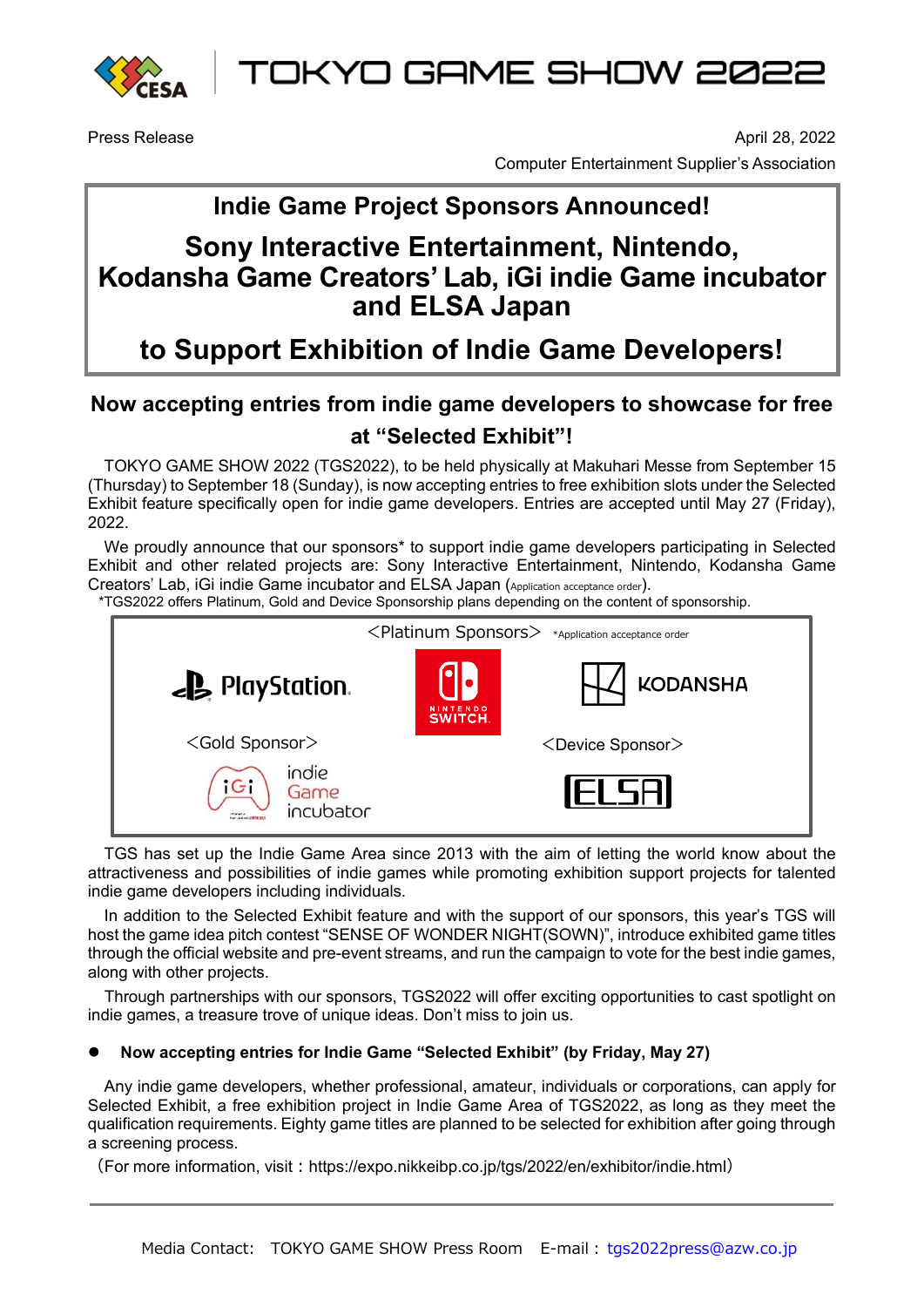#### **Eight works from Selected Exhibit entries will be nominated as SOWN2022 finalists!**

Among 80 game titles chosen for Indie Game Selected Exhibit, TGS2022 will further nominate eight titles created with outstanding ideas. The developers of these eight works will have an opportunity to present their products as finalists (speakers) at the game idea pitch contest SENSE OF WONDER NIGHT 2022 (SOWN2022) to be held during TGS2022. SOWN2022 will be streamed live with simultaneous Japanese/English interpretation, and the Grand Prix and other award winners will be announced by judges at the Event. The winners will receive USD3,000 for the Grand Prix and USD500 for other awards.

Bringing together various game titles, peripherals and services under one roof regardless of platforms and genres, TGS2022 is a place to find new business opportunities. Don't miss this project serving as a gateway to success for indie game developers.

\*SENSE OF WONDER NIGHT (SOWN) is a presentation opportunity for outstanding game ideas that evoke a *sense of wonder*, a sensation that will catch people by surprise and a feeling that something will change in their world. Speakers are selected from the Indie Game Selected Exhibit entries. SOWN2022 is planned to be held on September 16 (Friday), the Day 2 of TGS2022.

\*These projects supporting indie game developers are held in cooperation with International

Game Developers Association Japan (IDGA Japan; Chairman: Katsuki Takahashi.)

### ■ Indie Game "Selected Exhibit" Entry Requirements

| Event Name:                                                                          | Indie Game "Selected Exhibit"<br>*Indie Game Area also offers exhibition plans with fees (for commercial exhibitors only.)<br>For details, please see "To Exhibit" on the TGS2022 official website.                                                                                                                                                                                                                               |  |
|--------------------------------------------------------------------------------------|-----------------------------------------------------------------------------------------------------------------------------------------------------------------------------------------------------------------------------------------------------------------------------------------------------------------------------------------------------------------------------------------------------------------------------------|--|
| Dates:                                                                               | September 15 (Thursday) – September 18 (Sunday), 2022                                                                                                                                                                                                                                                                                                                                                                             |  |
| Sponsors:                                                                            | <platinum sponsors=""> *Application acceptance order</platinum>                                                                                                                                                                                                                                                                                                                                                                   |  |
|                                                                                      | Sony Interactive Entertainment, Nintendo, Kodansha Game Creators' Lab<br><gold sponsor=""><br/>iGi indie Game incubator<br/><device sponsor=""><br/>ELSA Japan</device></gold>                                                                                                                                                                                                                                                    |  |
|                                                                                      | Exhibition Method: In-person exhibition (Makuhari Messe)                                                                                                                                                                                                                                                                                                                                                                          |  |
| <b>Exhibition Fee:</b>                                                               | Free of charge                                                                                                                                                                                                                                                                                                                                                                                                                    |  |
| How to apply:                                                                        | Please fill in and submit the necessary information on the Indie Game "Selected Exhibit"                                                                                                                                                                                                                                                                                                                                          |  |
|                                                                                      | Entry Form at: URL: https://expo.nikkeibp.co.jp/tgs/2022/en/exhibitor/indie.html                                                                                                                                                                                                                                                                                                                                                  |  |
| Application Closing Date: by 24:00, May 27 (Friday), 2022 *Japan Standard Time (JST) |                                                                                                                                                                                                                                                                                                                                                                                                                                   |  |
| Selection:                                                                           | 80 titles will be selected by judges                                                                                                                                                                                                                                                                                                                                                                                              |  |
| Schedule:                                                                            | $\langle 1 \rangle$ Notification of acceptance or rejection for "Selected Exhibit": Around late June,                                                                                                                                                                                                                                                                                                                             |  |
|                                                                                      | 2022<br>*Applicants who are not accepted can still apply for the fee-based exhibition plan (commercial<br>exhibitors only.)<br>*Applicants who plan to exhibit with either free or fee-based plan are requested to apply for<br>the fee-based plan after finding out that the application for Selected Exhibit has been rejected.<br>$\langle 2 \rangle$ Notification of acceptance to the SOWN finalists: Around late July, 2022 |  |
|                                                                                      | Note: Eight outstanding works chosen from "Selected Exhibit" entries will be nominated as the finalists of                                                                                                                                                                                                                                                                                                                        |  |

SOWN2022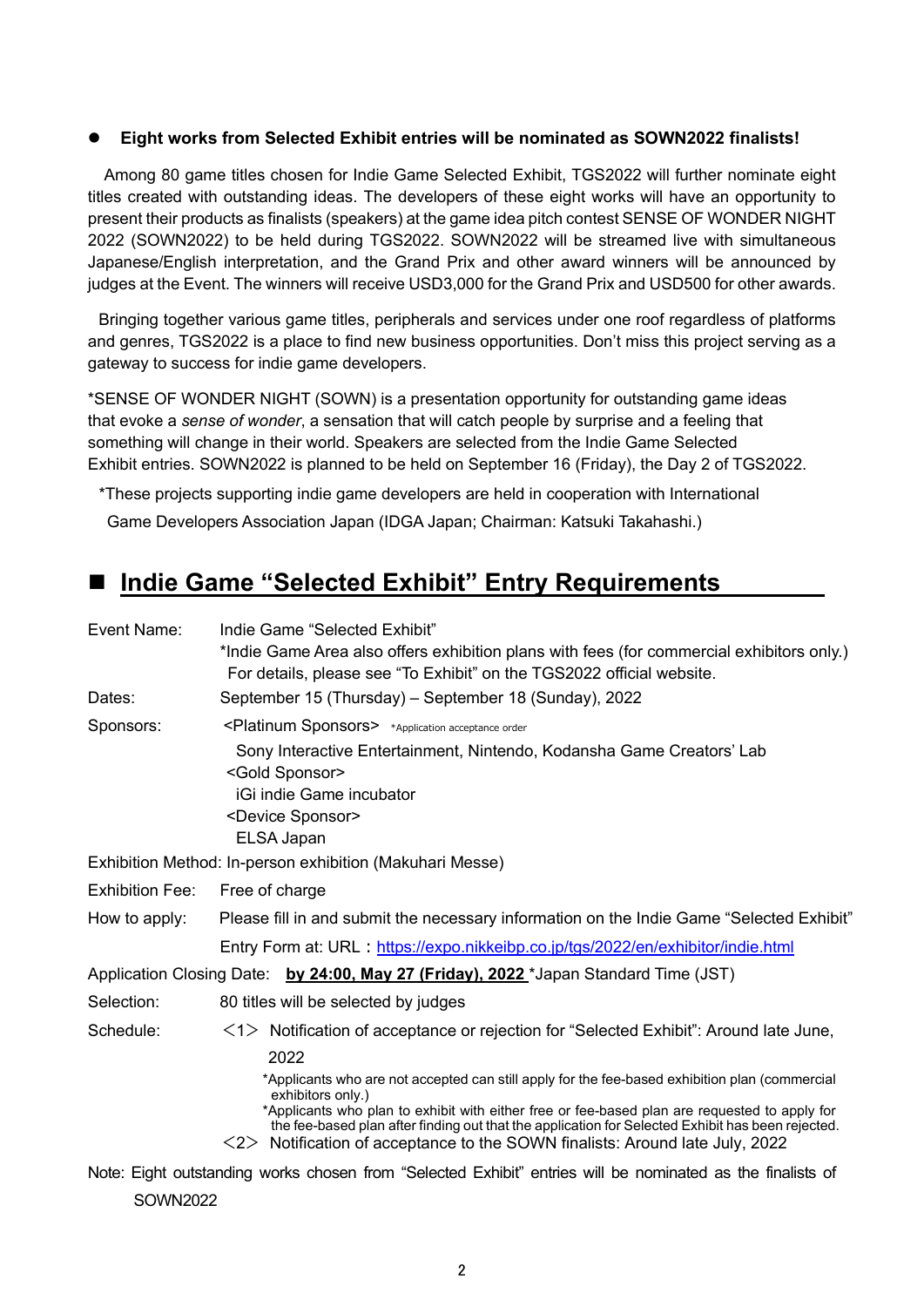- Eligible organization or individual
	- Annual sales requirement:
		- Corporate entity with annual sales of USD500,000/JPY50 million or less Individual with annual sales of USD100,000/JPY10 million or less
	- Corporate entity needs to be financially independent to exhibit under the Indie Game category (for example, it is not capitalized by a major game company.)
- Eligible works
	- A completely original game (Derivative content cannot be exhibited regardless of whether or not it is licensed.)
	- Created for a platform for which an applicant has the right to develop.
	- Work that complies with the CESA Code of Ethics and the CERO Code of Ethics and does not fall under any of the following items:
	- 1) Work including an expression that conflicts with or that may conflict with Attached Appendix 3 "Banned Expressions" of the CERO Code of Ethics <http://www.cero.gr.jp/en/publics/index/18/>
	- 2) Work that is rated under the "Z" category by CERO censorship or may include an expression equivalent to the "Z" category
	- 3) Work that is already released overseas and rated under the "17+" (MATURE) category by an overseas censorship body (e.g. ESRB).
	- 4) Work that is planned to be released overseas, and may be rated under the "17+" (MATURE) category by an overseas censorship body (e.g., ESRB) (Work including intensive violence that cannot be regarded as equivalent to the 13+ TEEN category)
- Notes for Presentation at SOWN2022
	- SOWN2022 speakers should be exhibitors of Indie Game Selected Exhibit.
	- Each speaker will be given a 10 minute-presentation time. The speaker is asked to present or demonstrate the features of their game to the audience within a given time (provided with simultaneous Japanese-English interpretation service.)
	- Presentation will take place at the official program streaming studio of Makuhari Messe.
- For inquiries (by email only) about Indie Game Selected Exhibit: [indiegame@eventinfo.tokyo](mailto:indiegame@eventinfo.tokyo)

### **■Outline of SENSE OF WONDER NIGHT 2022(SOWN2022)**

| Date: 4:00 p.m.-6:00 p.m., September 16 (Friday), 2022 *JST                                                                        |                                         |
|------------------------------------------------------------------------------------------------------------------------------------|-----------------------------------------|
| Streaming Method: Simultaneous streaming via YouTube Live, Twitter,<br>niconico, Twitch, HUYA and other Chinese video<br>platforms | <b>ISENSE</b><br>I O F<br><b>WONDER</b> |
| Venue: Official program streaming studio at Makuhari Messe (Mihama-ku, Chiba City)                                                 | NIGHT                                   |
| Prize Money: Grand Prix (Audience Award Grand Prix) 3,000 USD                                                                      | 2022                                    |
| Other awards (Audience Award Semi-Grand Prix, etc.) 500 USD                                                                        |                                         |